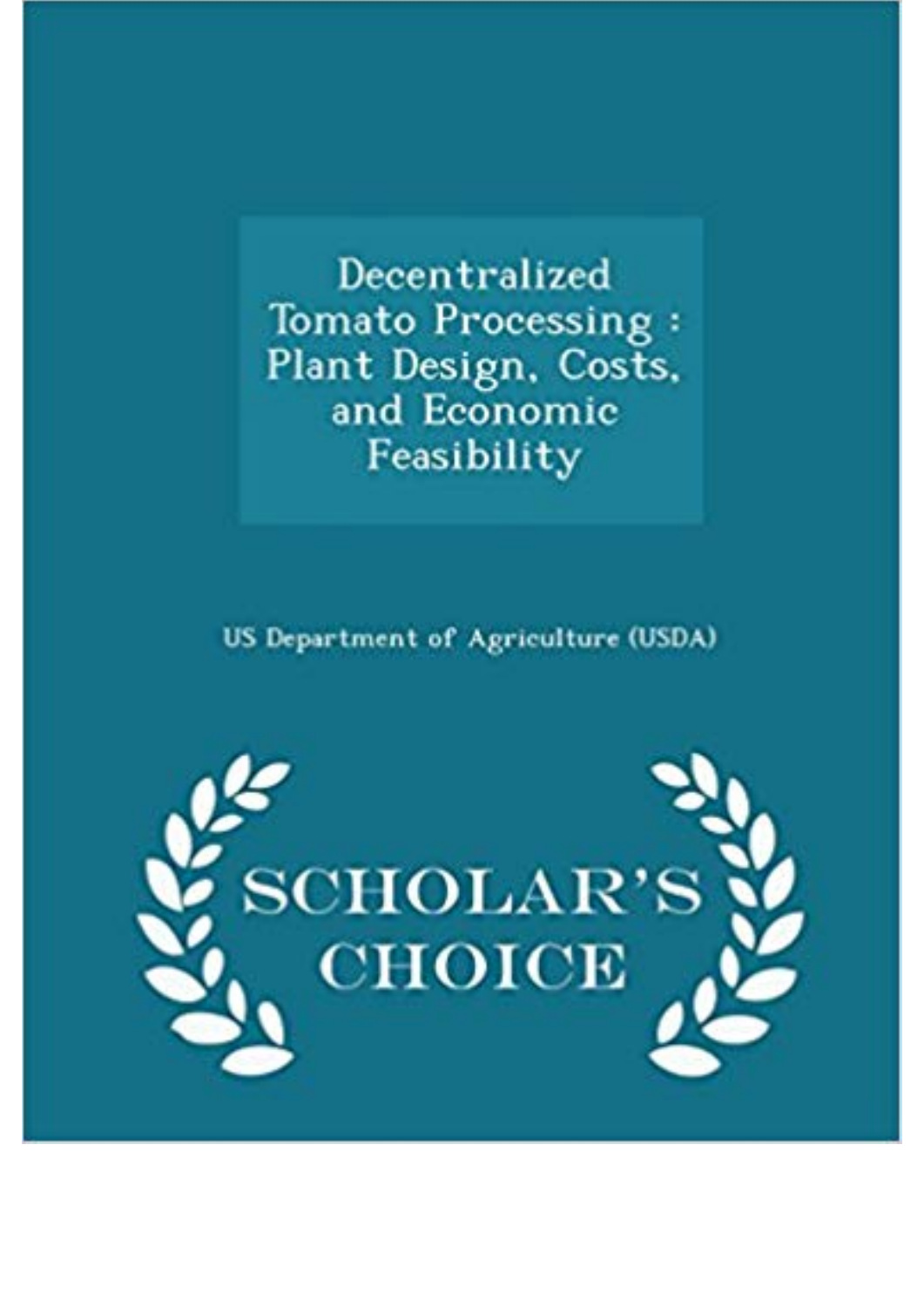*US Department of Agriculture (USDA)*

**Decentralized Tomato Processing: Plant Design, Costs, and Economic Feasibility - Scholar's Choice Edition**

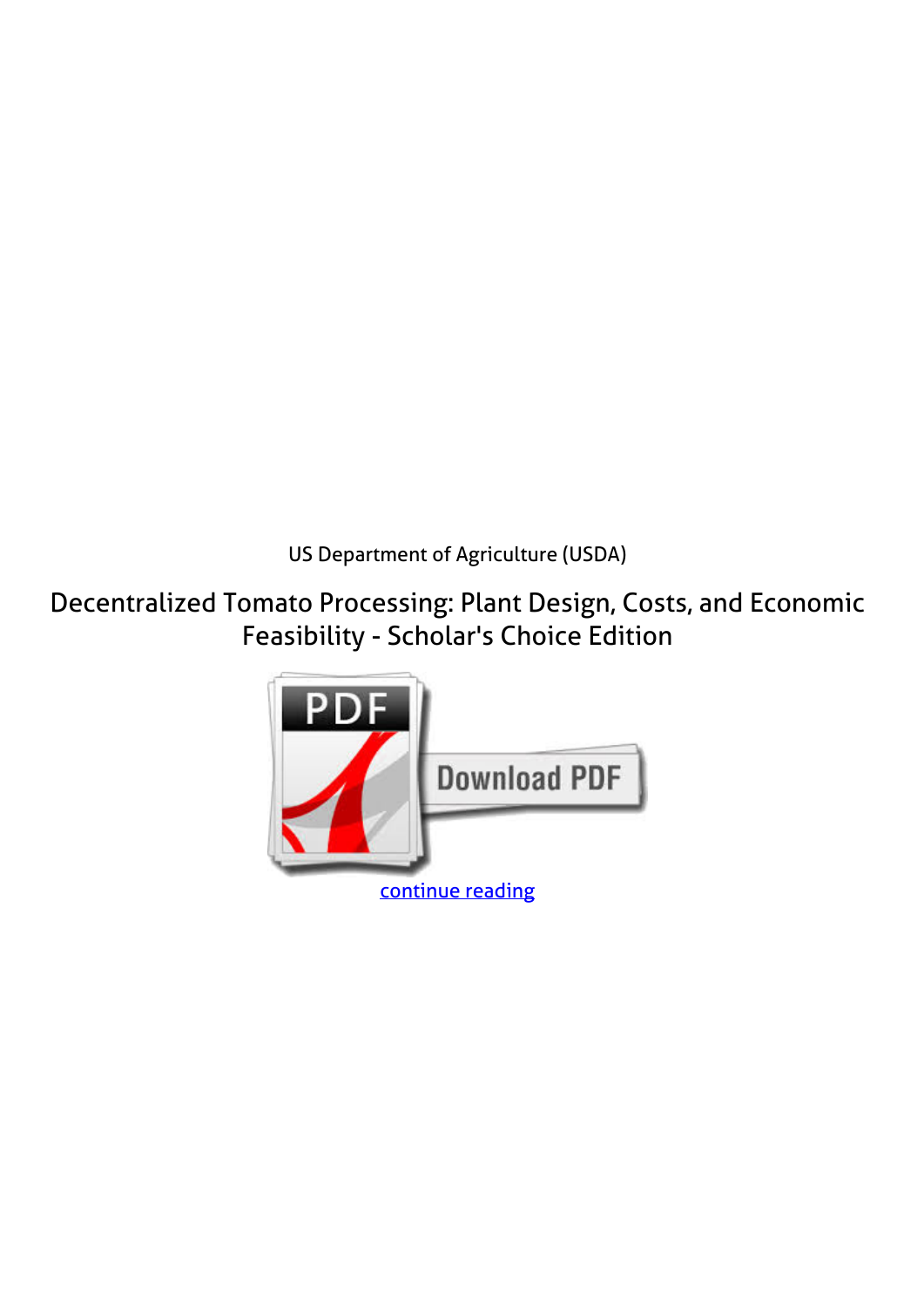This work has been selected by scholars as being culturally important, and is area of the knowledge base of civilization as we realize it. This work was reproduced from the initial artifact, and continues to be as true to the initial work as possible. As a result, you will see the original copyright references, library stamps (as most of these functions have already been housed in our most important libraries around the world), and other notations in the work. Within america, you may freely duplicate and distribute this function, as no entity (specific or corporate) has a copyright on your body of the work. This work is in the public domain in the usa of America, and possibly other nations. We enjoy your support of the preservation process, and many thanks for being a significant part of keeping this understanding alive and relevant. Scholars believe, and we concur, that work is essential enough to end up being preserved, reproduced, and made generally available to the public.As a reproduction of a historical artifact, this work might contain missing or blurred pages, poor images, errant marks, etc.



[continue reading](http://bit.ly/2Tge8Fv)